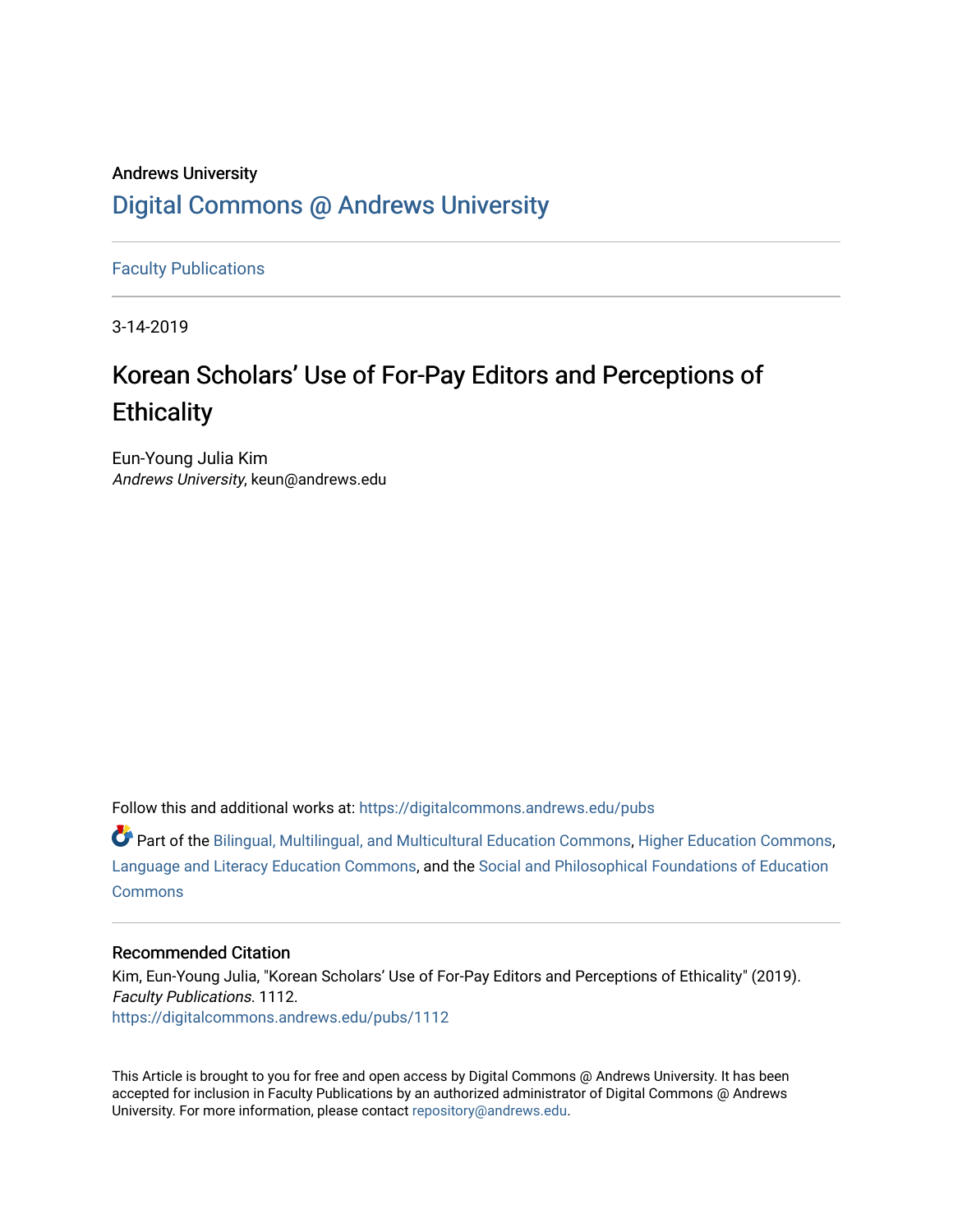



# *Article* **Korean Scholars' Use of For-Pay Editors and Perceptions of Ethicality**

## **Eun-Young Julia Ki[m](https://orcid.org/0000-0002-2527-7845)**

Department of English, Andrews University, Berrien Springs, MI 49104, USA; keun@andrews.edu

Received: 14 November 2018; Accepted: 8 March 2019; Published: 14 March 2019



**Abstract:** Many Korean scholars rely on language professionals for preparing English manuscripts. So far, little has been reported on how Korean scholars utilize them and how they perceive various types of help received. This study examines how Korean scholars utilize for-pay editors and translators, and how they perceive various types of textual modifications incurred in the process, based on the data obtained through a survey completed by 88 Korean faculty from three universities. Half of the participants received proofreading help from for-pay editors, and fewer participants received help with translation. They held widely differing views on ethicality concerning scenarios that involved globaland content-level editing; none of the help described was perceived as clearly unethical. This paper argues that as the academic communities benefit from the knowledge and insights created through research conducted by scholars across the world, it is necessary to establish proper boundaries of writing help.

**Keywords:** academic integrity; multilingual scholars; language editors; English as a lingua franca; academic ethics

# **1. Introduction**

Increasingly more scholars in non-English speaking countries seek publications in English-medium journals to increase visibility to their studies and/or to meet the demands of their academic institutions, which place a high premium on papers published in high-impact English journals for faculty promotion and tenure. Multilingual scholars, who desire to publish in English-medium journals often seek help from language professionals, are faced with challenges, such as the lack of English language facilities and the lack of knowledge regarding genre and disciplinary conventions [\[1–](#page-10-0)[3\]](#page-10-1). Some scholars write their manuscripts in their native language and hire a translator to translate their work into English. Many consider the use of language professionals as appropriate or even essential, and some journals openly encourage receiving help from language professionals, or native English speakers, for scholars who use English as an additional language (EAL). However, the general advice to have the manuscripts reviewed and edited by native English speakers seems to reveal the assumption that the role of editors centers on a narrowly defined set of areas [\[4,](#page-10-2)[5\]](#page-10-3). For the EAL scholars who live in non-English speaking countries, native English-speaking peers who can provide such help are not always easily accessible, and for this reason, scholars resort to the for-pay editors and translators who specialize in scholarly publishing.

There is no doubt that the support of these professionals is an important resource for multilingual scholars who seek to publish internationally. And it is likely that as the contribution of multilingual scholars to English-medium journals increases, so will the role of language professionals. For this reason, the nature of the help provided by these professionals warrants a close look because the heavy dependence on editors, translators, and using extended editing services that go beyond proofreading and attending to local errors, can border on authorship encroachment and therefore raise ethical questions.

The current study focuses on the intersection between the involvement of large editing companies and academic integrity by examining how Korean scholars utilize for-pay editors, and how they perceive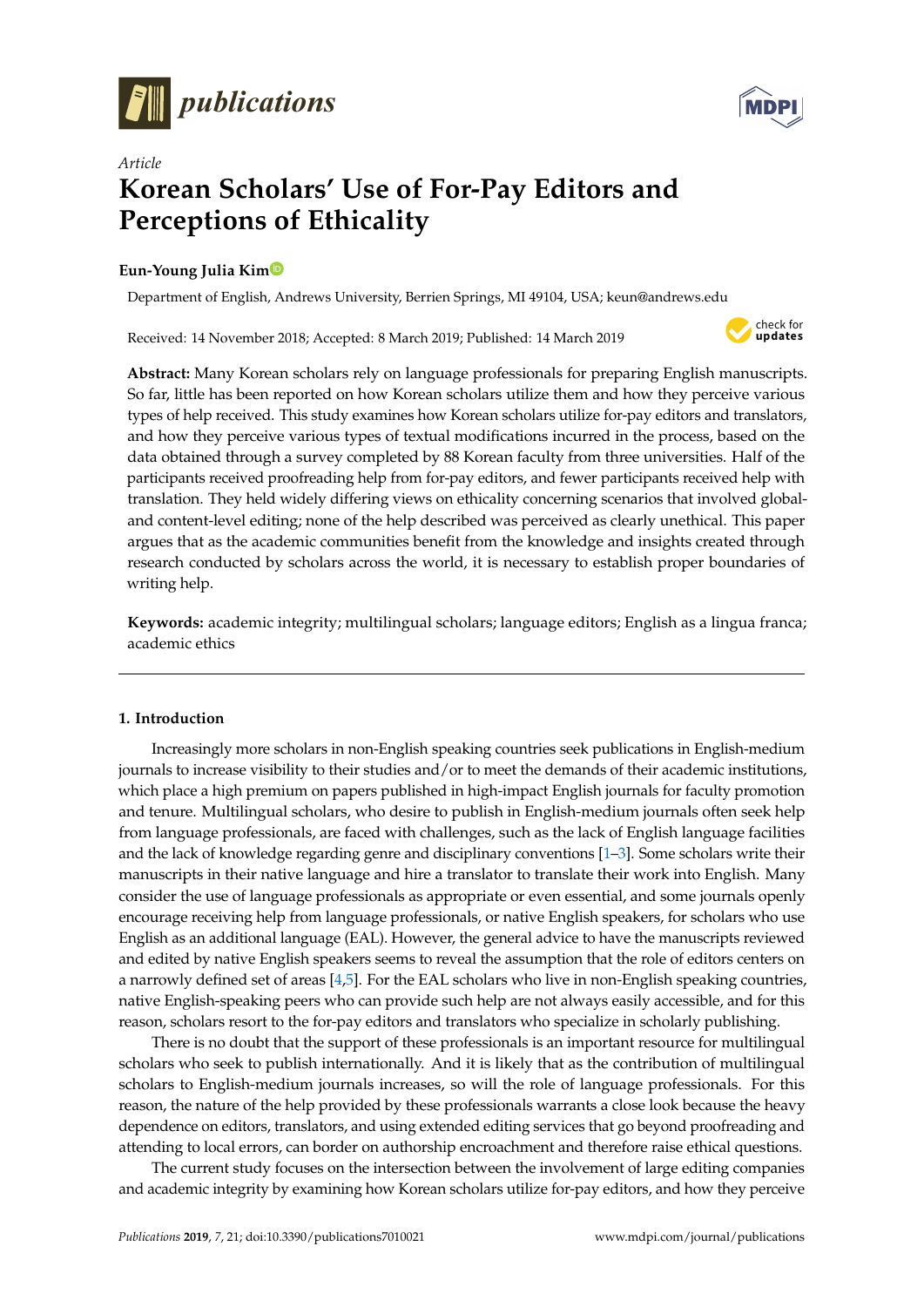various types of textual alterations incurred in the process based on the data obtained through a survey completed by 88 Korean faculties from three universities. In this paper, the term "for-pay editors" is used synonymously with language professionals and refers to those who provide editing and translation services through large commercial companies based in Korea, such as HARRISCO and Editage, because the use of these companies is common practice among scholars in Korea. These companies offer both editing and translation, and translation often entails editing. Therefore, even though the terms "editor" and "translator" are not used interchangeably in the literature, "for-pay editors" in this paper may include translators who work for large commercial editing companies. Practices by freelance and in-house translators and editors may differ from those of large companies and are outside the purview of this study.

#### **2. Literature Review**

Lillis and Curry term those who provide assistance to EAL scholars as "literacy brokers" and categorize them into three groups: colleagues who work at the same institution; professional helpers such as translators, proofreaders, and copy editors who make sentence-level edits; and non-professional helpers such as friends and family [\[6\]](#page-10-4). Lillis and Curry encouraged scholars to closely examine the processes and experiences non-English speaking authors go through as they work with these literacy brokers for help with linguistic challenges and have a lack of familiarity with the system in general [\[7\]](#page-10-5). Various groups of people who provide assistance to the EAL scholars are likely to help with different, albeit overlapping, aspects of a text.

The role of language professionals continues to receive attention from researchers who examine issues surrounding scholars publishing internationally. Despite a somewhat simplified, stereotypical view inherent in the label "language professionals" that their work mainly centers on "cleaning up" grammatical errors and other formal errors, their work encompasses a wide range of areas. They may need to initiate changes at the level of discourse and arguments [\[8,](#page-10-6)[9\]](#page-10-7), and the revision may involve rephrasing, adding words or phrases, and rearranging details to improve textual cohesion and readability [\[10\]](#page-10-8). Also, substantive reworking may be necessary to make the text meet Anglo-American cultural expectations in writing. As noted by several scholars, the nomenclature "language editors" is misleading because the boundary between linguistic form and content is fluid [\[6](#page-10-4)[,11\]](#page-10-9). Although assistance received from the language professionals leads to text-transformations at varying degrees [\[12\]](#page-10-10), the type and level of help received in the process is not always known. Whereas many journals in medicine and health science require disclosure of any assistance received in the manuscript preparation process, journals in other disciplines, including the author's own, typically do not require the same level of transparency in disclosing assistance with the writing and editing.

Language professionals are not the sole providers of help for EAL scholars. As noted by Burrough-Boenisch [\[8\]](#page-10-6), the writing process for non-native English speaking academics often involves many different actors or shapers. It is through the involvement of these shapers, such as colleagues, editors, reviewers, and copy editors, among others, that a manuscript is gradually transformed and loses most non-native traits. DiGiacomo's [\[13\]](#page-10-11) case study of an Italian-Spanish bilingual doctoral candidate writing a thesis demonstrated that the notion of authorship is a fluid concept and presents a "signature dilemma" [\[14\]](#page-10-12) (p. 16). Her study demonstrated that thesis advisers play an integral role as they "intervene significantly in the texts produced by their graduate students." She added, "in no discipline can the measure of authorship be that the student wrote every single word alone and without guidance because the doctoral thesis is the final stage of a professional apprenticeship" [\[13\]](#page-10-11) (p. 67).

Flowerdew [\[11\]](#page-10-9) and Lave and Wenger [\[15\]](#page-10-13) noted that to be accepted into a scholar's academic discourse community, an apprenticeship through "legitimate peripheral participation" is essential, and this apprenticeship involves help from various individuals. It is not just EAL scholars who need or receive help; Anglophone scholars also go through this apprenticeship because legitimate peripheral participation would apply to all novice scholars regardless of the languages they speak. However, help provided to EAL scholars through various shapers or actors has additional dimensions for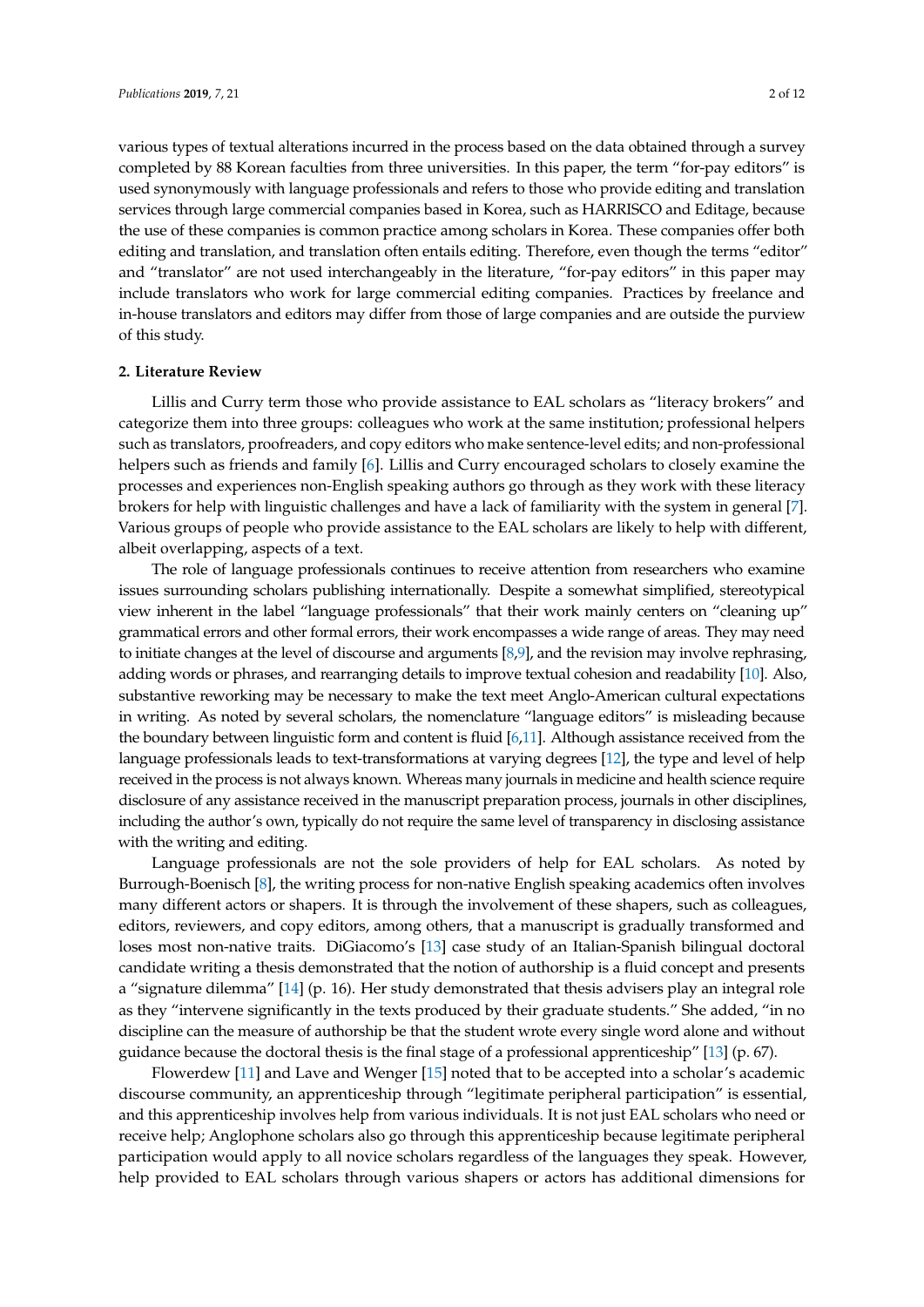consideration, especially when the help involves substantive reworking of the manuscript to conform to the Anglo-American rhetorical norms and discourse patterns [\[16\]](#page-10-14).

The availability of helpers or editors and the scholars' accessibility to them can affect the outcome for EAL scholars desiring to publish internationally. For the novice scientists, in mainland China, studied in Li and Flowerdew's study, the shapers mostly involved other EAL speakers including supervisors, peers, and language professionals [\[17\]](#page-11-0).

The work of language professionals working with EAL academics may also include translation. Some EAL scholars hire a translator to translate manuscripts, prepared in the scholars' first language, into English. But the translator is usually not recognized in the published text, nor does the manuscript reveal that it was originally written in the scholar's first language and was later translated by someone else. The perception that it is not necessary to disclose this information seems to reflect the assumption that translation is a rather straightforward and neutral task. However, translation is not entirely a neutral process because translators often have to make decisions concerning interpretations, and modifications are often made in the process [\[18\]](#page-11-1). Also, translators often function as cultural informants to help the client's writing to be accepted in an international scholarly community. To that end, they may need to ensure that the rhetorical patterns align with those that are expected from the English-speaking academic communities and make decisions about nativized or non-idiomatic expressions that may not be understood outside the scholar's language community. Deviance from the target culture discourse norm is perceived as problematic and often as a sign of poor knowledge and ability in academic communities [\[19](#page-11-2)[,20\]](#page-11-3). For this reason, it falls on the translator to appropriately encode meanings formed in the scholar's first language into the target language. When the translation is done for publishing in an academic journal, it is likely to involve a fair amount of editing as well, further blurring the boundary between translation and editing. This necessitates "negotiations with authors about particular linguistic formulations long after the translation has been ostensibly completed" [\[21\]](#page-11-4) (p. 96). In reality, however, this type of negotiation is not always available in commercial editing services [\[10](#page-10-8)[,22\]](#page-11-5). It can be problematic when there is insufficient consultation with the author [\[23\]](#page-11-6). For instance, changes at the lexico-syntactic level can surpass surface level change and entail metafunctional changes, which alter "the position of the scientist and his text in relation to the scientific community" [\[24\]](#page-11-7) (p. 129).

Whereas several professional organizations clearly define the parameters of authorship, what constitutes encroachment of this authorship is not clear. For example, the Committee of Publication Ethics (COPE) and the International Committee of Medical Journal Editors (ICMJE) make only a brief statement about acknowledging contributors. COPE's document entitled "What constitutes authorship" simply states that "other individuals who have contributed to the study should be acknowledged, but not identified as authors" [\[25\]](#page-11-8) (p. 2). It also emphasizes that "authorship within the humanities, law, and theology is still very much a product of the writing process, and usually by a single individual" (p. 3). Therefore, "any other form of contribution such as generation of ideas, commenting on a draft, or technical assistance is listed in the Acknowledgments" (p. 3). Neither of these statements from COPE includes specific guidelines, beyond the general notion of acknowledging contributors. Similarly, in the section entitled, "Non-author Contributors," ICMJE states,

*Those whose contributions do not justify authorship may be acknowledged individually or together as a group under a single heading (e.g., "Clinical Investigators" or "Participating Investigators"), and their contributions should be specified (e.g., "served as scientific advisors," "critically reviewed the study proposal," "collected data," "provided and cared for study patients," and "participated in writing or technical editing of the manuscript").* [\[26\]](#page-11-9)

The last phrase, which applies to language professionals, is vague, as the phrase "participated in writing or editing" entails varying levels of involvement of language professionals. A joint statement entitled, "Principles of Transparency and Best Practice in Scholarly Publishing," issued by COPE, Open Access Scholarly Publishers Association (OASPA), the Directory of Open Access Journals (DOAJ), and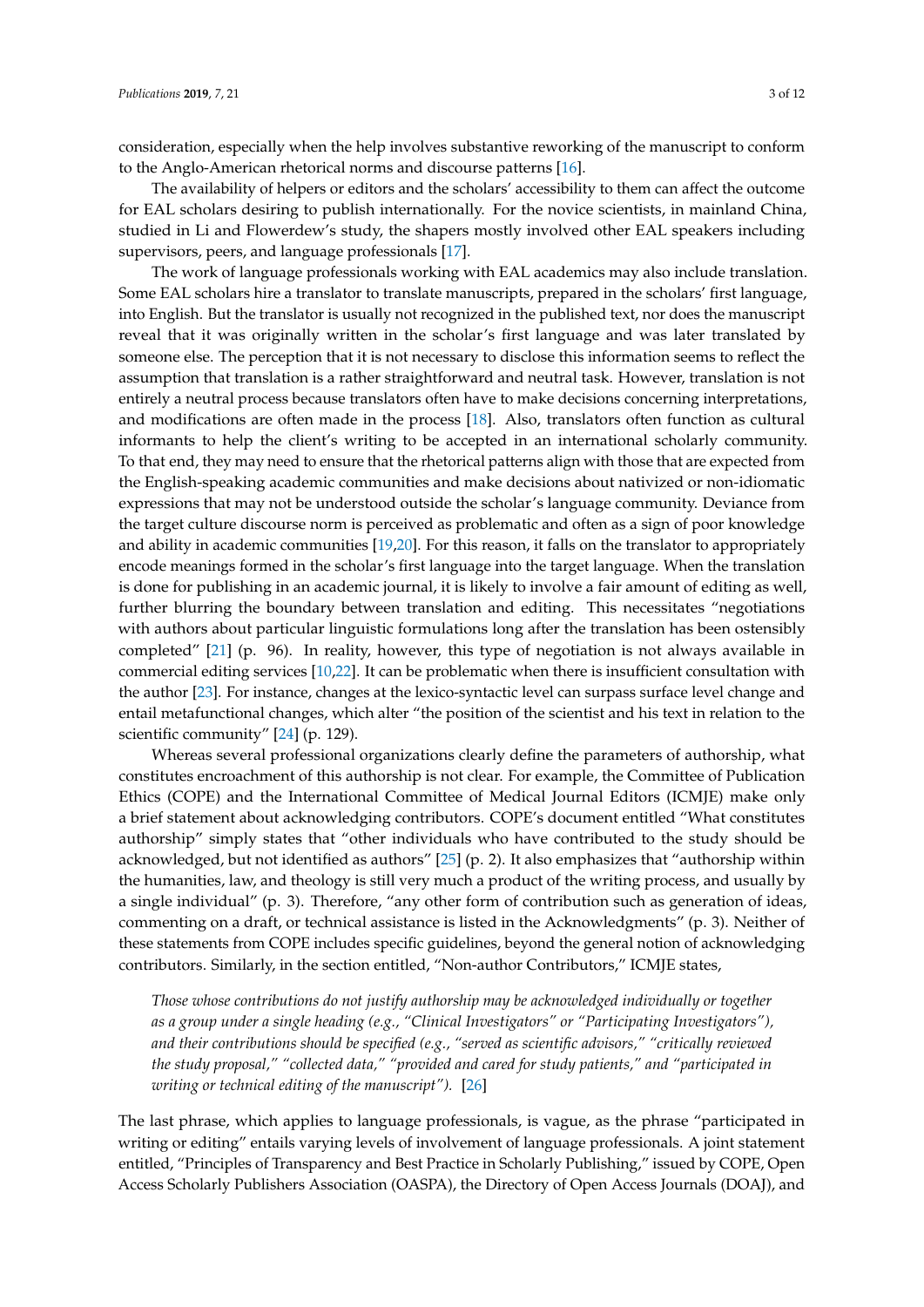the World Association of Medical Editors (WAME) also limits its scope to identifying general policies about journals, such as peer review process, governing body, author fee, and access, among others. Clear guidelines concerning the acknowledgment of language professionals are not present in the documents of these professional organizations [\[27\]](#page-11-10).

The issues of authorship encroachment is especially germane to Korean scholars, who are the focus of this study. Currently, a number of academic editing services in Korea provide editing and translation services for academics. Several of them specialize in preparing manuscripts for journals indexed in the Science Citation Index (SCI), Social Science Citation Index (SSCI), and Arts and Humanities Citation Index (A&HCI), as placing publications in those journals receive a high score on the faculty tenure and promotion process. Some of the popular for-pay editors provide editing and translation services at different levels. For instance, one popular company, Editage, offers three levels of services—general, premium, and premium plus [\[28\]](#page-11-11). The last two levels target those who aim to publish in high visibility English journals [\[29\]](#page-11-12). The company states that its premium editing addresses concerns related to organization, meaning, logic, formatting, and it includes a cover letter [\[30\]](#page-11-13). Another company, HARRISCO, which is one of the largest editing and translation companies, states on its website that it is the designated editing company for 78 universities and around 250 academic institutes and conferences in Korea, and is staffed by hundreds of bilingual and native-English speaking editors from countries such as the U.S., U.K., Canada, Australia, New Zealand, and India, who have master's or doctoral degrees from elite universities [\[31\]](#page-11-14). The website also states that for those who aim to publish in journals indexed in SCI, SSCI, and A&HCI, the company provides full service, including translation, editing, submission, communicating the editor's decision, and consultation after peer reviews [\[32\]](#page-11-15). These companies usually have speedy turnarounds, and the process involves multiple editors/translators as the manuscript goes through several drafts of revision. These practices are in line with those seen at other large companies such as Enago and Edanz based in other countries. Enago, for instance, advertises that its services include substantive editing concerning logical flow, presentation, and content enhancement, as well as proofreading and copy editing [\[33\]](#page-11-16). Similarly, Edanz advertises that it offers "in-depth edit that improves the structure and flow of your manuscript and ensures the language is of publication quality"; also, the company provides a cover letter and a response letter after peer-review [\[34\]](#page-11-17).

Some universities have in-house editing services. But others provide faculties with funding for the cost incurred by the use of for-pay editors. The faculty research website at one large, prestigious university in Seoul specifically indicates that funding for using for-pay editors is allowed for the premium-level editing provided by three designated commercial companies: HARRISCO, Editage, and eWorldEditing [\[35\]](#page-11-18). Designating large commercial editing companies as recognized sources of help will not only increase the role of those companies, which specialize in publishing in journals indexed in A&HCI, SSCI, and SCI for Korean scholars publishing internationally, it will also facilitate the notion that it is essential to receive help from these editors who also assume the role of publication experts to place the papers in prestigious journals successfully.

Although other shapers or helpers, such as peers or native-English speaking colleagues, are likely to be involved in the manuscript preparation process as mentioned earlier, the role of these for-pay editors is paramount to many Korean scholars. Some of these for-pay editors claim to specialize in publishing in high impact English journals, and their editing practices may differ from those offered by thesis supervisors, peers, or other helpers. Despite the increased role and expanding service of for-pay editors and translators in the Korean scholarly communities, little has been reported on how Korean scholars utilize them and how they perceive the various types of help received. To help fill this gap, the current study examines how Korean scholars utilize language professionals and perceive various types of textual modifications made by them.

This paper focuses on the following questions:

1. How do Korean academics utilize for-pay editors in academic knowledge production?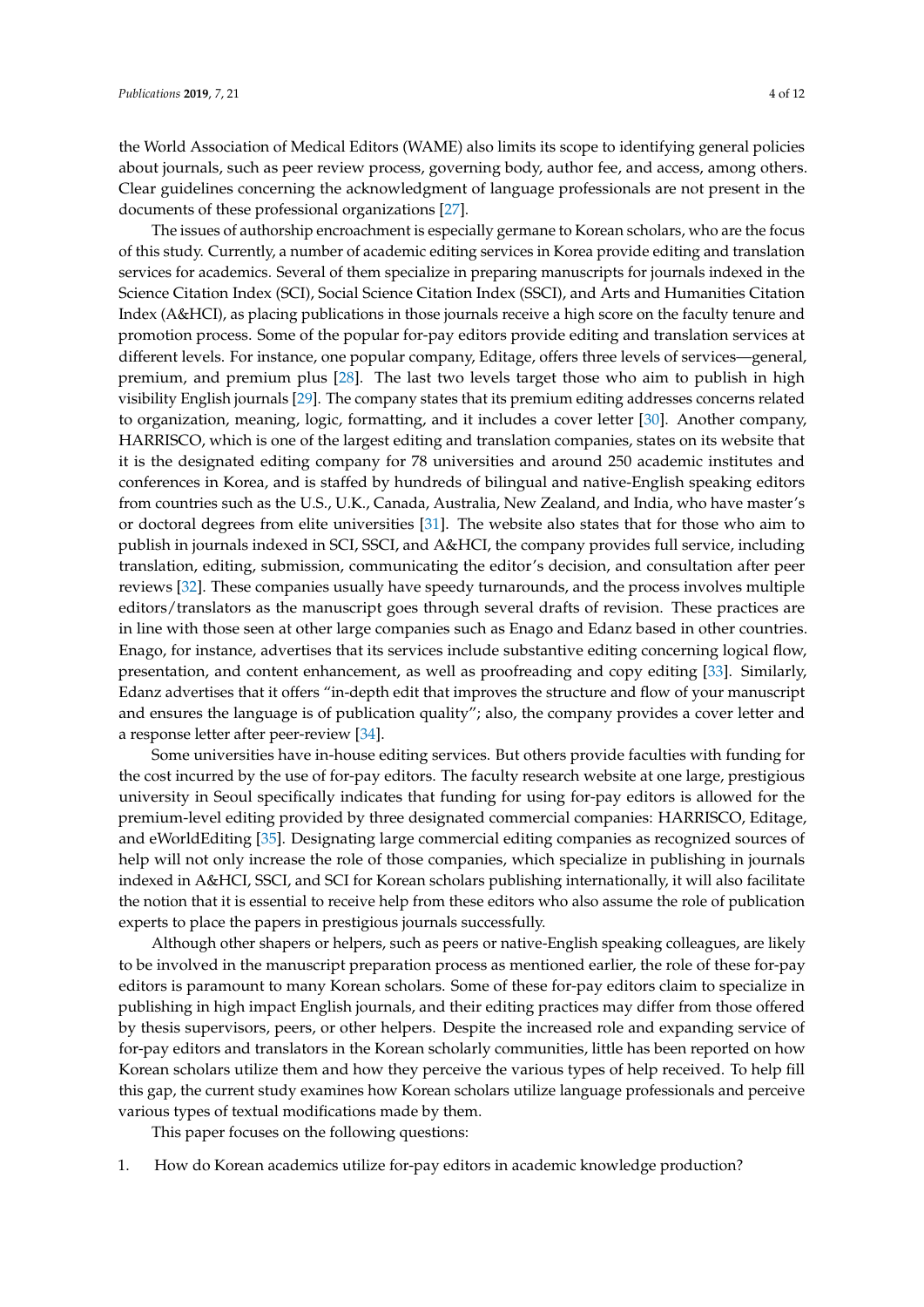- 
- 2. How ethical do Korean academics perceive various types of text alteration incurred by the work of for-pay editors in the process of preparing and publishing their manuscripts?

#### **3. The Study**

Data were obtained from an online survey prepared in Korean using Class Climate [\[36\]](#page-11-19) for a two-part study. The current study draws from the second part of the study, which focuses on Korean scholars' perceptions and experiences of using for-pay editors and translators. The first part of the study examined how the impact of internationalization of academic knowledge is reflected in the language choice of Korean academic journals and what motivates Korean university faculties to publish in English. The results have been reported in a separate paper [\[37\]](#page-11-20). The results from the last three questions about ethics on the survey are reported and discussed in the current study. A link to the survey was sent via email to the teaching faculties at three Korean universities that were randomly chosen among four-year universities that offer academic programs in various disciplines including Humanities, Social Science, Natural Science, Engineering, and Health. Participants' email addresses were obtained from the institutions' websites. Unfortunately, some emails were returned or rejected by the participants' email servers, so it is not possible to know the exact number of participants that received the invitation. A total of 88 faculties completed the survey, including 11 faculties from humanities, 33 from social science, 8 from natural sciences, 30 from engineering, 2 from health, and 4 who did not specify or specified more than one field. Despite the small sample size, the findings from the current study can offer preliminary knowledge to help guide future research to more fully understand the role of for-pay editors in Korean scholars' publishing.

The survey for this part of the study contained two sections. The first section included questions about the participants' practices when utilizing for-pay editors, measured on a Likert scale. The questions asked about the frequencies of using for-pay editors, availability of institutional funding for using them, and the sense of financial burden incurred by the cost. The second section included 6 questions on ethics designed to understand the participants' perceptions on various types of help received from for-pay editors in 6 hypothetical, yet likely scenarios adapted from Kim and LaBianca [\[38\]](#page-11-21). Participants were asked to rate 6 different hypothetical scenarios on a 5-point Likert scale (1: ethical, 5: unethical).

The 6 scenarios, categorized into 2 groups, describe different types and levels of help, which become progressively more extensive. The 3 scenarios in the first group describe situations in which a multilingual scholar seeks help with the manuscript which the scholar had written in English him/herself. The three scenarios in the second group describe situations in which the scholar has first written his or her manuscript in their native language before receiving help from for-pay translators as well as textual modifications at various levels. The six scenarios consist of the following:

- 1. An international scholar prepared his or her manuscript in English. Then, he/she
	- (1) Submits the draft written in English to a for-pay editor, who proofreads for errors in spelling punctuation, grammar, formatting, citations, and references.
	- (2) Submits the draft written in English to a for-pay editor, who reorganizes the writing, tightens up the flow of argument, and rephrases sentences for clarity and accuracy, in addition to providing services in Scenario 1.
	- (3) Submits the draft to a for-pay editor, who makes content-level changes by deleting, adding, and rewriting sentences to correct errors in ideas, reasoning, and explaining/applying theories, in addition to providing services in the previous two scenarios.
- 2. An international scholar writes the manuscript in his or her language for an English-medium journal. Then he/she
	- (4) Takes the draft written in his/her language to a for-pay editor, who translates the manuscript into English without making any content changes.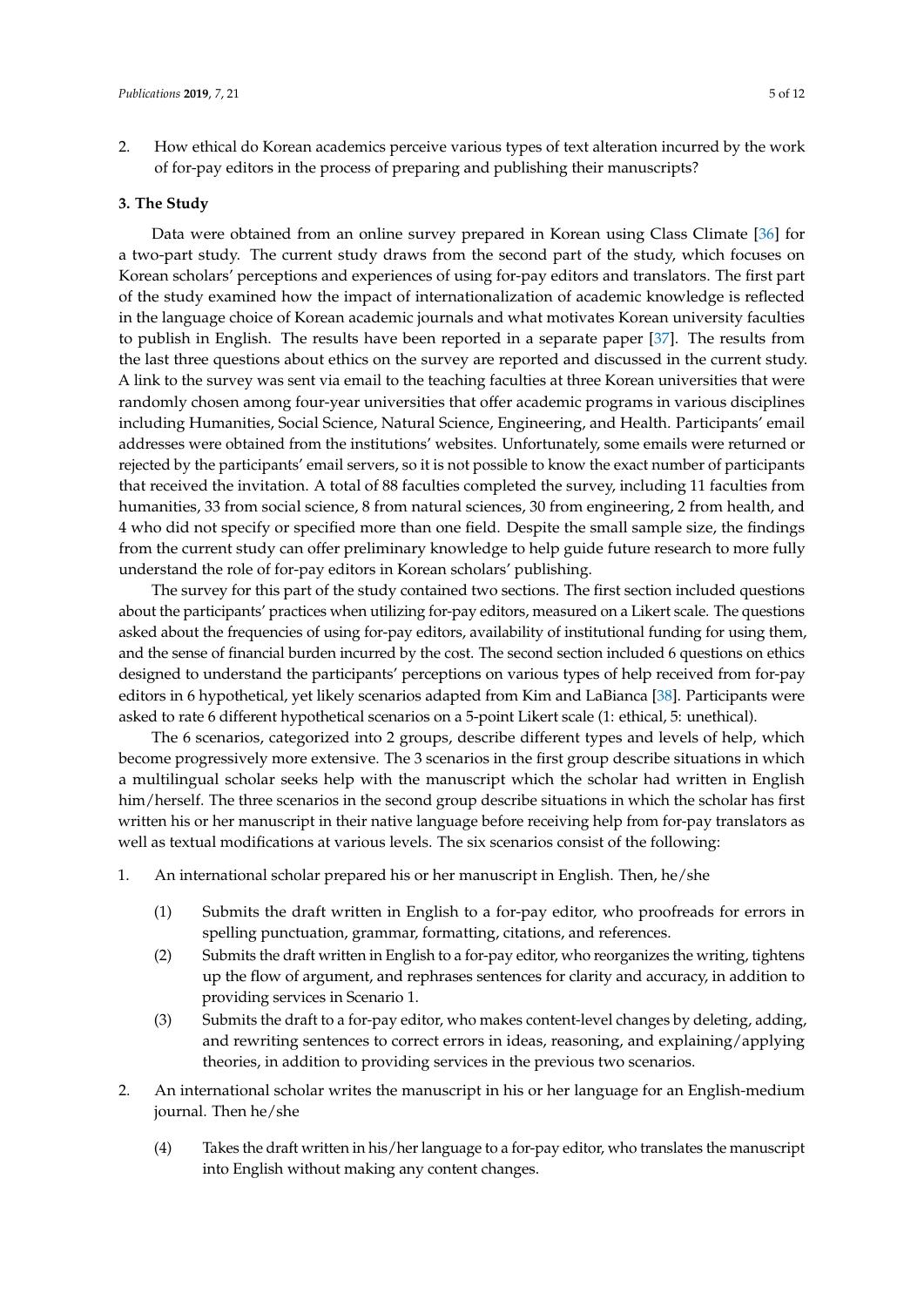- (5) Submits the draft written in his/her native language to a for-pay editor, who translates the manuscript into English and also reorganizes the writing, tightens up the flow or argument, and rephrases sentences for clarity and accuracy.
- (6) Submits the draft written in his/her language to a for-pay editor, who translates the manuscript into English, also making some content changes by deleting, adding, and rewriting sentences to correct errors in ideas, reasoning, and explaining/applying theories.

Since this study sought to examine the participants' perceptions concerning various types and levels of text alterations made in the editing/translating process, the scenarios were worded so that participants could understand that the level of revision in each step progressed from the local level to the global and content-level. It should be noted, however, that the boundary between each level, especially the last two in each set, is somewhat fluid, as tightening up the flow of the argument could also entail correcting errors in ideas. A quantifiable metric, such as the one used by Willy and Tanimoto [\[39\]](#page-11-22) and Luo and Hyland [\[40\]](#page-11-23), categorized the levels of textual modification based on the number of words, and therefore, could avoid the problem of overlap. However, in this study, the editing process was presented semantically based on different areas of correction and text modification, and they were worded to present graduated help in terms of rhetorical choices and content, rather than the number of words changed.

#### **4. Results**

#### *Q1: How do Korean academics utilize for-pay editors and translators in academic knowledge production?*

When asked how often they utilize for-pay editing services, most participants answered "sometimes" (See Table [1\)](#page-6-0). Faculties from the natural sciences indicated more frequent use, whereas those from the humanities indicated the least use. However, the difference across disciplines was not statistically significant. The majority of participants responded that their institutions "occasionally" helped with the cost of using for-pay editing services. This item had the smallest standard deviation among all other items, which indicates that all three Korean universities in this study provide their faculty with funding for using for-pay editing services to a certain level. The mean score for the question concerning whether the expenses incurred by the use of for-pay editors was financially burdensome was 3.5, slanting towards "agree" (See Table [1\)](#page-6-0).

<span id="page-6-0"></span>

| Fields             | <b>Frequency of Using For-Pay Editor</b> |                |     | <b>Institutional Funding</b> |                |           | <b>Financial Burden</b> |                |           |
|--------------------|------------------------------------------|----------------|-----|------------------------------|----------------|-----------|-------------------------|----------------|-----------|
|                    | N                                        | $\mathbf{M}^1$ | SD  | N                            | $\mathbf{M}^2$ | <b>SD</b> | N                       | $\mathbf{M}^3$ | <b>SD</b> |
| <b>Humanities</b>  |                                          | 2.1            | 1.6 |                              | 2.4            | 0.79      | 10                      | 3.3            | 1.3       |
| Social Science     | 32                                       | 3.0            | 1.4 | 27                           | 1.9            | 0.73      | 32                      | 3.6            | 1.0       |
| Natural Science    | 8                                        | 3.4            | 1.8 | 8                            | 2.3            | 0.71      | 6                       | 3.0            | 1.5       |
| Engineering        | 30                                       | 3.1            | 1.5 | 24                           | 2.0            | 0.59      | 25                      | 3.7            | 0.9       |
| Total <sup>4</sup> | 81                                       | 3.0            | 1.5 | 66                           | 2.0            | 0.69      | 73                      | 3.5            |           |

|  |  |  |  | Table 1. Use of For-Pay Editing Services. |
|--|--|--|--|-------------------------------------------|
|--|--|--|--|-------------------------------------------|

<sup>1</sup> 5: almost always; 4: frequently; 3: sometimes; 2: seldom; 1: never. <sup>2</sup> 3: most of the time; 2: occasionally; 1: never. <sup>3</sup> 5: strongly agree; 4: agree; 3: neutral; 2: disagree; 1: strongly disagree. <sup>4</sup> For this part of the analysis, data from two health faculties were excluded due to the small size. Data from two faculties who specified no fields and two who specified more than one field were also excluded.

When asked if they had received help from for-pay editors with local errors, such as proofreading for misspelling, punctuation, grammar, formatting, citations, and references, 50% of the participants had said yes. Twelve percent indicated that they had received help translating their papers to English from commercial editing companies. Notably, none of the participants from natural science indicated having received help with translation. Twenty-five percent indicated that the type of help they received included reorganizing their writing, tightening up the flow of argument, and rephrasing for clarity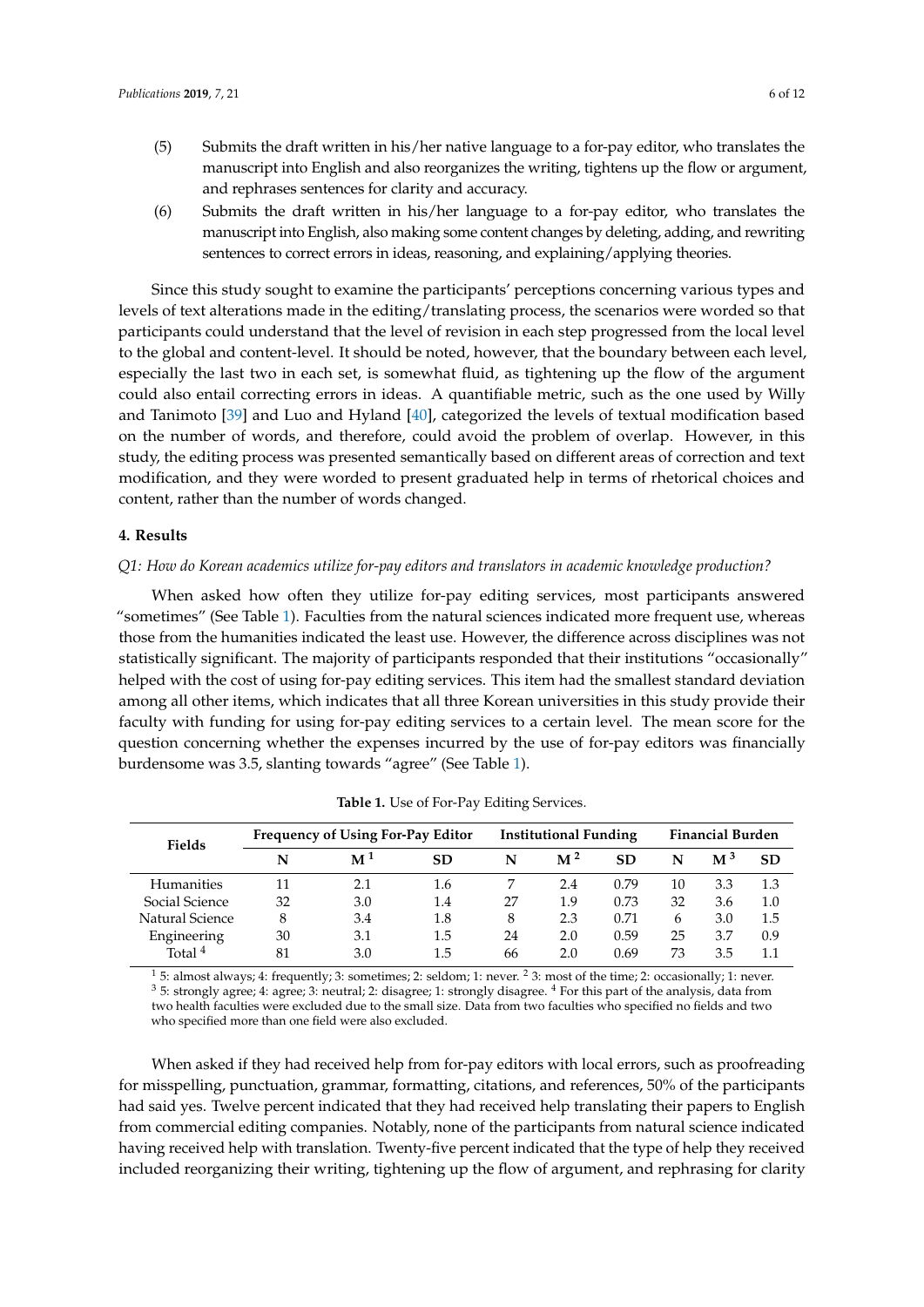and accuracy. Three percent received content-level help including deleting, adding, and rewriting sentences to correct errors in ideas, reasoning, and explaining/applying theories.

In sum, half of the Korean scholars at the three universities received proofreading help from for-pay editors. Also, receiving help with higher-order concerns does not seem to be uncommon. The chi-squared tests did not show any statistically significant differences across disciplines and universities in the types of help the participants had received.

*Q2: What are Korean scholars' perceptions of various types of text modifications by editors and translators in the process of preparing and publishing their manuscript?*

The next group of questions measured participants' perceptions of ethicality concerning various types of help provided by for-pay editors and translators. Participants were asked to rate six different hypothetical scenarios described earlier, on a 5-point Likert scale (1: ethical, 5 unethical).

For the three questions in the first group, participants considered the first two scenarios as ethical. In the first scenario, the help centered entirely on proofreading (See Table [2\)](#page-7-0) and the help in the second scenario expanded to reorganizing, rephrasing, and tightening up the flow of the writing. Notably, the mean score of the third scenario, in which the help involved content level changes made by for-pay editors, aligned to "neutral," rather than to "unethical."

<span id="page-7-0"></span>**Table 2.** Perceptions on Ethicality Concerning Various Types of Help Received.

| <b>Scenarios</b> | М   | SD  |
|------------------|-----|-----|
| $1(n=87)$        | 1.3 | 0.7 |
| $2(n=86)$        | 2.1 | 1.2 |
| $3(n = 87)$      | 3.4 | 1.4 |
| $4(n = 87)$      | 1.9 | 1.2 |
| $5(n=86)$        | 2.6 | 1.4 |
| $6(n = 87)$      | 3.3 | 1.5 |

Note: The items were measured on a 5-point Likert Scale (1: ethical; 5: unethical).

The same pattern is observed in the responses to the three questions from the second group as indicated in Table [2.](#page-7-0) Having the entire manuscript translated from Korean into English by a for-pay translator, as well as receiving help with reorganizing the ideas in the process of translation, were considered ethical. The mean score for the last scenario, in which the for-pay translator translates, reorganizes, proofreads, as well as makes content-level changes was 3.3, aligning to "neutral" rather than to "unethical." The analysis of covariance showed no statistically significant difference across disciplines in the ratings of these six scenarios.

Another common pattern that was observed was that standard deviations had an upward tendency in both groups of questions, with responses concerning the content level changes showing higher standard deviations. This seems to indicate less certainty and agreement concerning scenarios that border on inappropriate intrusion by the translator or editor. In sum, none of the help described was perceived as clearly unethical.

## **5. Discussion**

Internationalization of academic knowledge has enriched, and continues to enrich, academic communities with new knowledge and insights offered by scholars from around the world. As multilingual scholars try to reach their global academic peers, those who provide language help, including for-pay editors and translators, will continue to play an important role.

In the current study, most Korean scholars indicated having received help from for-pay editors. Faculty from the natural sciences indicated more frequent use, while faculty from the humanities indicated the least use. Most of the participants responded that their institutions "occasionally" helped with the cost of using for-pay editing services, and the sense of financial burden slanted toward "agree."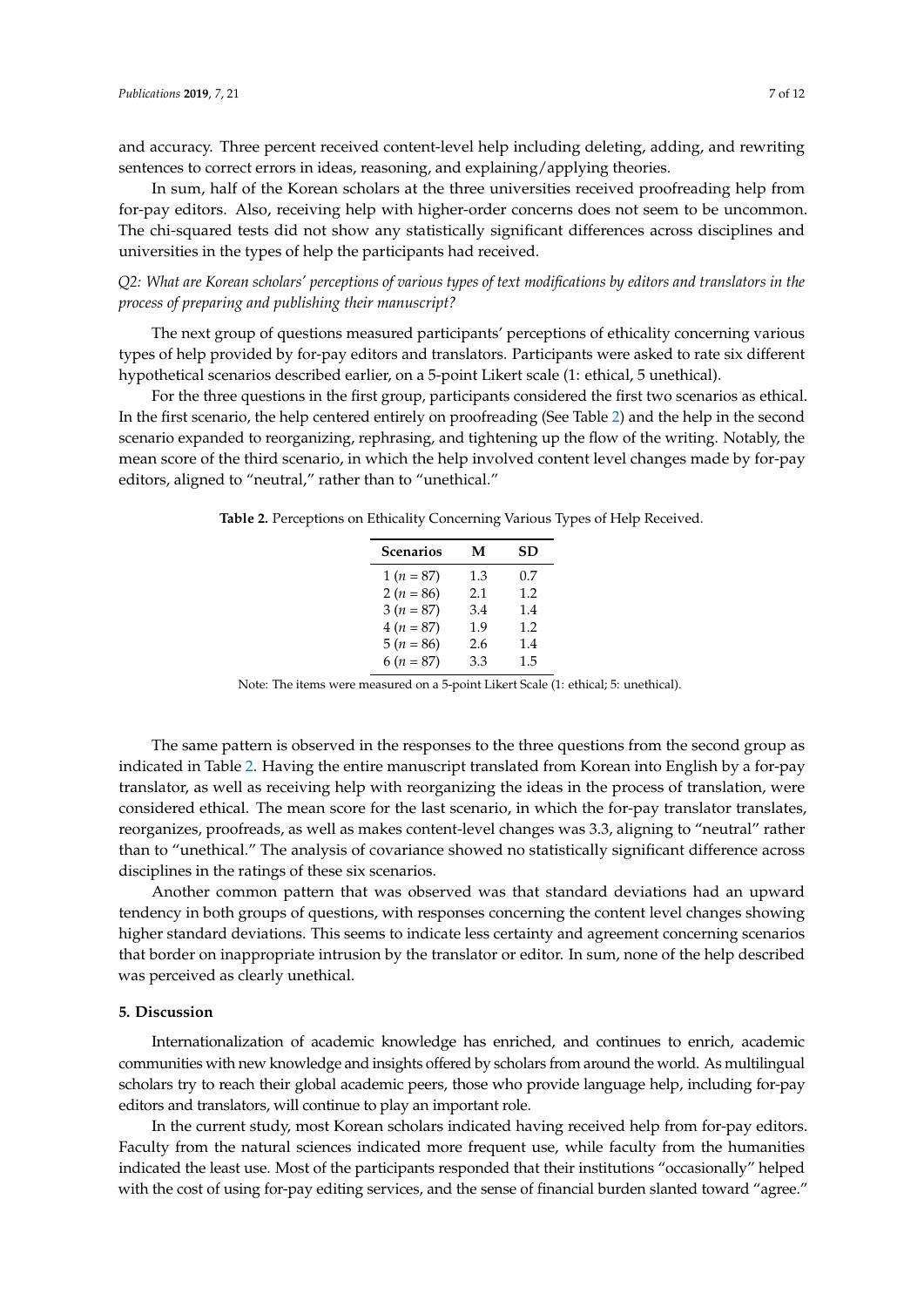The relatively low frequency of use of for-pay editors from the humanities faculty likely stems from the fact that they publish in English-medium journals less frequently compared to other disciplines [\[39\]](#page-11-22). the fact that they publish in English-medium journals less frequently compared to other disciplines [39].However, the trend may change in the future, if more humanities faculty find themselves in the same position as the science faculty, who are expected to publish in international journals for promotion position as the science faculty, who are expected to publish in international journals for promotionand tenure. The fact that the majority of participants responded that their institutions "occasionally" provide funding for the cost incurred by the use of language professionals reveals at least a certain provide funding for the cost incurred by the use of language professionals reveals at least a certain level of institutional support and sanctioning of their practices. Currently, the information regarding the level of financial support provided by the universities for faculty research is publicly available the level of financial support provided by the universities for faculty research is publicly available only on one of the three universities from which participants were recruited; based on the information available on the web, the institution provides available on the web, the institution provides ₩3,000,000 (approximately \$2700) more for papers 3,000,000 (approximately \$2700) more for papers targeting journals indexed in A&HCI, SSCI, SCI, compared to those targeting journals published in Korean [\[41\]](#page-11-24). The different amount of monetary support for studies targeting Korean and English Korean [41]. The different amount of monetary support for studies targeting Korean and English journals indicates the zeal on the part of the institutions to make their faculty's research visible to the international community and improve the institutions' reputation. To be sure, this will lead to more Korean faculty submitting and eventually publishing in elite English-medium journals. At the same time, it will result in the asymmetric deposit of knowledge produced in Korean and English and create a knowledge hierarchy produced in the two languages in certain fields. Furthermore, offering significantly greater financial support for publishing in the elite, English-medium journals exacerbates significantly greater financial support for publishing in the elite, English-medium journals exacerbates the center-periphery dichotomy, which currently dominates scholarly publishing [\[37\]](#page-11-20). However, without fully understanding how much support the other two institutions provide, how much is without fully understanding how much support the other two institutions provide, how much is allotted for using for-pay editors, and whether or not those institutions also promote utilizing large commercial companies, it is not possible to draw clear implications from the findings. Further research commercial companies, it is not possible to draw clear implications from the findings. Further research is needed to investigate if the sense of burden is greater for faculty teaching at smaller institutions, is needed to investigate if the sense of burden is greater for faculty teaching at smaller institutions,<br>such as from two of the universities from which the participants were recruited, and what different variables, such as types of institutions, levels of funding, and field of study, affect Korean scholars' use of for-pay editors.

Half of participants received proofreading help; one fourth received help from for-pay editors Half of participants received proofreading help; one fourth received help from for-pay editors<br>with higher-order concerns which involved substantive reworking, such as reorganizing and tightening up the flow of the argument; and three percent received content-level help which included alterations up the flow of the argument; and three percent received content-level help which included alterations<br>to correct errors in ideas, reasoning, and explaining/applying theories. Twelve percent had their papers translated by for-pay editors. The findings of this study confirm what existing studies<br>reviewed earlier indicated; language professionals' roles are multifaceted and encompass a wide reviewed earlier indicated; language professionals' roles are multifaceted and encompass a wide range of tasks [\[4\]](#page-10-2). Although help provided to address lower-order concerns such as proofreading<br>and issues related to formatting and styles are typically viewed as appropriate, text alteration and issues related to formatting and styles are typically viewed as appropriate, text alteration incurred by for-pay editors involving higher-order concerns and convent-level errors warrants further incurred by for-pay editors involving higher-order concerns and convent-level errors warrants further<br>examination. The high standard deviations shown in some of the more controversial scenarios under the second research question indicate a lack of certainty and consensus among Korean scholars. This highlights the importance of more clearly defining what constitutes ethical help as various language professionals offer assistance to multilingual scholars to make their research accepted by<br>global academic communities. global academic communities.

As noted by Harwood, Austin, and Macaulay [\[42\]](#page-12-0), and Bennet [\[21\]](#page-11-4), those who assist with writing As noted by Harwood, Austin, and Macaulay [42], and Bennet [21], those who assist with writing<br>often face ethical dilemmas as to what is the appropriate boundary of help. Lack of parameters can cause editors to fail to provide services for fear that they are not within their remit [\[4\]](#page-10-2). Alternatively, "some may inadvertently, or indeed ill-advisedly, engage in practices with ethical implications they are unaware of" [\[8\]](#page-10-6) (p. 3). To be sure, receiving help to prepare a manuscript for publication, whether on lower- or higher-order concerns, would not be a problem in itself. However, when large, profit-oriented, outcome-driven commercial companies are at the helm of the publication process, and the process of negotiation between authors and editors is curtailed to ensure speedy publication, there will be an increased chance the academic integrity will be compromised. That is why it is necessary to establish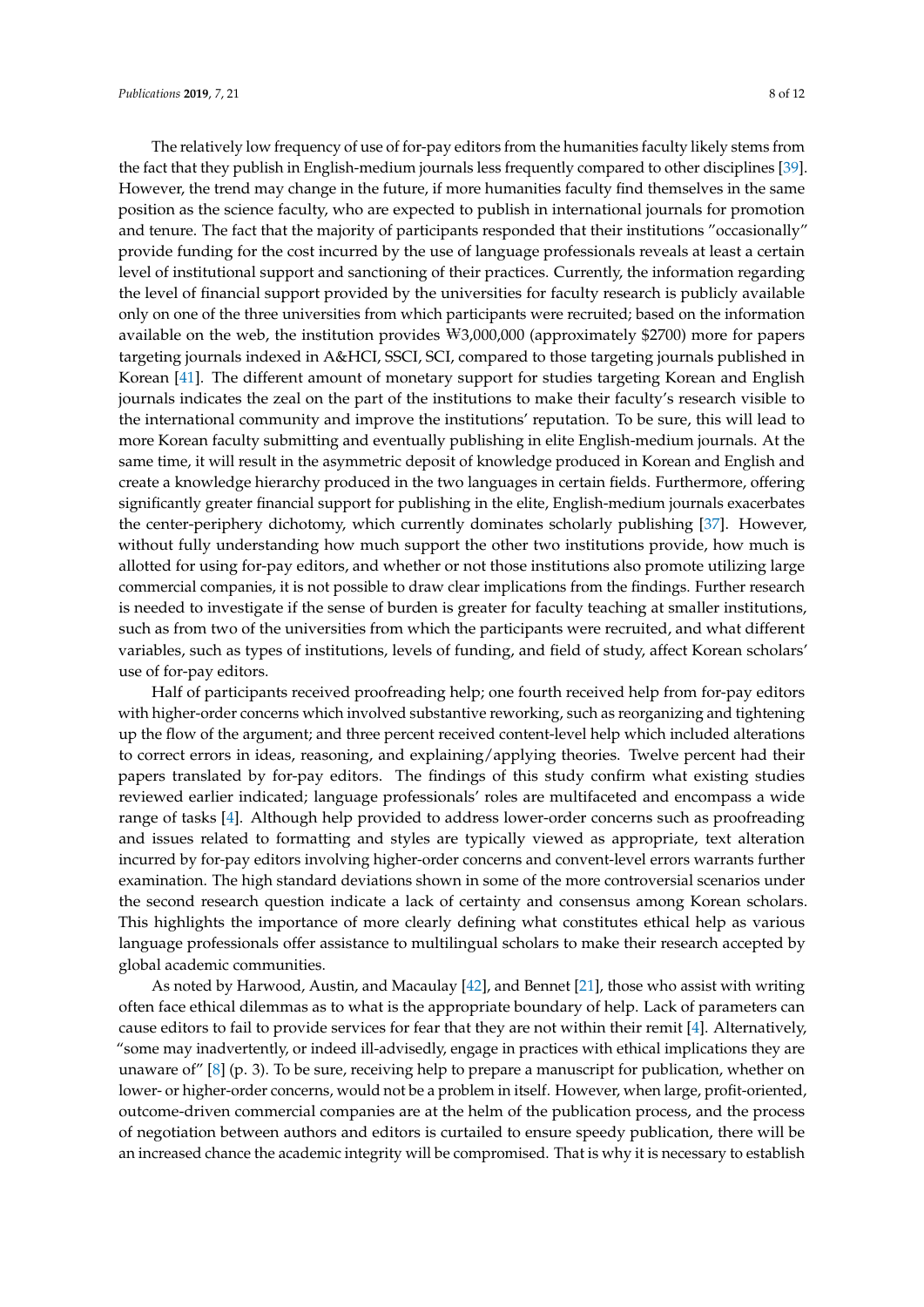parameters for ethical writing and promote transparency in published articles through acknowledging the type and level of help received from for-pay editors and translators.

Both editing and translation entail much more than simple corrections by a native speaker or a straightforward translation from one language to another. Some scholars have argued that "revision by authors' editors should be put on the same footing as assistance in other aspects of the research (collating data, statistical analyses, etc.) and that authors' editors must therefore be listed as contributors" [\[8\]](#page-10-6) (p. 233). Scholars have argued, "By acknowledging the role of the language professionals, we see the published text for what it is: a product of the publishing industry, as well as a product of, and for, a particular discourse community" [\[8\]](#page-10-6) (p. 224). Dueñas observed that in some fields, editorial agencies issued a certificate, stating that the paper has been edited for minor local errors such as "proper English language, grammar, punctuation, spelling, and overall style" but not "research content nor the authors' intentions were altered in any way during the editing process" [\[43\]](#page-12-1) (p. 149). At the same time, translated work is not usually recognized. Currently, some editing companies in Korea issue a certificate. But it is not known how transparent the information in the certificates is. Some of the editing and translation samples posted on Editage's website show sentences and phrases being deleted and added, as well as extensive wording changes and reorganization, especially at the premium and premium plus level services [\[44\]](#page-12-2).

This study has offered some new information concerning Korean EAL scholars' use of for-pay editors, but it has several limitations that need to be pointed out. First, it draws from the participants' experiences and perceptions and does not include actual data that show specific types of help they received from for-pay editors. Second, examples are drawn from one large company based on web information, and they cannot be seen as representative of all large editing companies. Third, the study draws from a small sample, and not all disciplines were represented in the sample. The number of respondents from natural science and health was particularly small and the results could have been different if more faculty from those disciplines had participated in the study because academics in medicine, health, and natural science are usually the most productive in terms of publishing in English-medium journals.

Additionally, it should be noted that professional practices may widely differ between large editing companies and individual freelance editors and translators. Therefore, further research is needed to show how higher order concerns and content-level changes are negotiated between Korean scholars and for-pay editors, translators, and other types of language professionals in the editing and translation process.

#### **6. Conclusions**

This study sought to contribute to ongoing scholarly discussions on the issues surrounding EAL scholars publishing internationally by examining the utilization of for-pay editors among Korean scholars and their perceptions of various levels of textual alteration made by these editors. The study shed some light on these topics, but it also leaves us with other questions. How are higher-order concerns handled by for-pay editors? What are the ethical boundaries of the writing help? And what should be the guiding principles in determining the boundaries? The author's previous study of U.S. faculty and international students' perceptions of various types of writing help showed that they held different views in some areas, but in general, the majority of participants in both groups considered the changes directly made by helpers—be they writing center tutors, peers, faculty help, or for-pay editors—without engaging the writers, as problematic [\[40\]](#page-11-23). In light of the current study, it seems contradictory to sanction extensive text alteration done by commercial editors for scholars seeking publication, while we penalize students who submit their class written assignments that have been altered to the same extent by others. Students completing written assignments, as well as faculty preparing manuscripts for publication, should be supported with help whenever available. But it seems problematic that contradicting standards are held between students and faculty for high-stake writing tasks.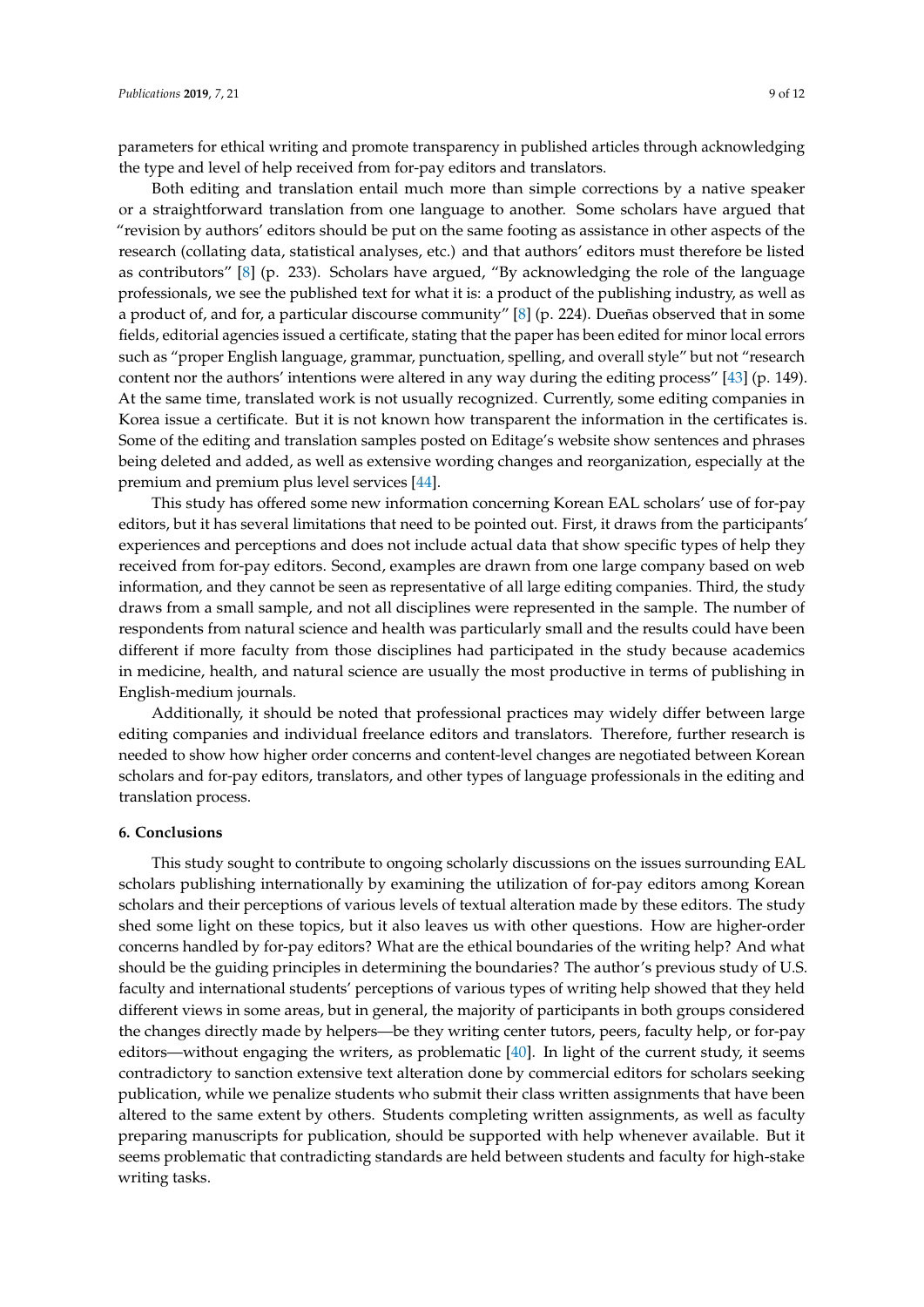There exists a grey area where determining ethicality and originality is not always clear-cut. This study did not attempt to delineate the boundaries of what constitutes ethical writing help. Rather, the study has sought to make a case for disclosing the type and nature of assistance provided by for-pay editors and translators in a published article. Making the process transparent can be the first step in curbing potentially unethical practices that encroach authorship. In the meantime, all stakeholders, including researchers, editors, translators, as well as journal editors and professional organizations, should engage in a cross-disciplinary scholarly conversation to identify guiding principles that can help us draw ethical boundaries of help. Without them, the integrity of knowledge can be compromised.

**Funding:** This research received no external funding.

**Conflicts of Interest:** The author declares no conflict of interest.

## **References**

- <span id="page-10-0"></span>1. Canagarajah, S. A Somewhat Legitimate and Very Peripheral Participation. In *Writing for Scholarly Publication: Behind the Scenes in Language Education*; Casanave, C.P., Vandrick, S., Eds.; Lawrence Erlbaum: Mahwah, NJ, USA, 2003; pp. 197–210.
- 2. Gea-Valor, M.L.; Rey-Rocha, J.; Moreno, A.I. Publishing Research in the International Context: An Analysis of Spanish Scholars' Academic Writing Needs in the Social Sciences. *Engl. Specif. Purp.* **2014**, *36*, 47–59. [\[CrossRef\]](http://dx.doi.org/10.1016/j.esp.2014.05.001)
- <span id="page-10-1"></span>3. Casanave, C.P.; Vandrick, S. *Writing for Scholarly Publication: Behind the Scenes in Language Education*; Lawrence Erlbaum: Mahwah, NJ, USA, 2003.
- <span id="page-10-2"></span>4. Burgess, S.; Lillis, T. The contribution of language professionals to academic publication; Multiple roles to achieve common goals. In *Supporting Research Writing: Roles and Challenges in Multilingual Settings*; Matarese, V., Ed.; Chandos: Oxford, UK, 2013; pp. 1–15.
- <span id="page-10-3"></span>5. Shaw, O.; Voss, S. The delicate art of commenting: Exploring different approaches to editing and their implications for the author-editor relationship. In *Publishing Research in English as an Additional Language: Practice, Pathways and Potentials*; Cargill, M., Burgess, S., Eds.; University Adelaide Press: Adelaide, Australia, 2017; pp. 71–86.
- <span id="page-10-4"></span>6. Lillis, T.; Curry, M.J. Professional academic writing by multilingual scholars: Interactions with literacy brokers in the production of English-medium texts. *Writ. Commun.* **2006**, *23*, 3–35. [\[CrossRef\]](http://dx.doi.org/10.1177/0741088305283754)
- <span id="page-10-5"></span>7. Curry, M.J.; Lillis, T. Multilingual scholars and the imperative to publish in English: Negotiating interests, demands, and rewards. *TESOL Q.* **2004**, *38*, 663–688. [\[CrossRef\]](http://dx.doi.org/10.2307/3588284)
- <span id="page-10-6"></span>8. Burrough-Boenisch, J. Shapers of published NNS research articles. *J. Second Lang. Writ.* **2003**, *12*, 223–243. [\[CrossRef\]](http://dx.doi.org/10.1016/S1060-3743(03)00037-7)
- <span id="page-10-7"></span>9. Shashok, K. Author's editors: Facilitators of science information transfer. *Learn. Publ.* **2001**, *14*, 113–121. [\[CrossRef\]](http://dx.doi.org/10.1087/095315101300059495)
- <span id="page-10-8"></span>10. Flowerdew, J.; Wang, S.H. Author's editor revisions to manuscripts published in international journals. *J. Second Lang. Writ.* **2016**, *32*, 39–52. [\[CrossRef\]](http://dx.doi.org/10.1016/j.jslw.2016.03.004)
- <span id="page-10-9"></span>11. Flowerdew, J. Discourse community, legitimate peripheral participation, and the nonnative-English-speaking scholar. *TESOL Q.* **2000**, *34*, 127–150. [\[CrossRef\]](http://dx.doi.org/10.2307/3588099)
- <span id="page-10-10"></span>12. Flowerdew, J.; Li, Y. The globalization of scholarship: Studying Chinese scholars writing for international publication. In *Writing in Foreign Language Contexts: Learning, Teaching, and Research*; Manchón, R.M., Ed.; Multilingual Matters: Bristol, UK, 2009; pp. 156–182.
- <span id="page-10-11"></span>13. DiGiacomo, S.M. Academic advising, authors' editing and translation in a graduate degree program. In *Publishing Research in English as an Additional Language: Practice, Pathways and Potentials*; Cargill, M., Burgess, S., Eds.; University Adelaide Press: Adelaide, Australia, 2017; pp. 55–70.
- <span id="page-10-12"></span>14. Geertz, C. *Works and Lives: The Anthropoloogist as Author*; Stanford University Press: Stanford, CA, USA, 1988.
- <span id="page-10-13"></span>15. Lave, J.; Wenger, E. *Situated Learning: Legitimate Peripheral Participation*; Cambridge University Press: Cambridge, UK, 1991.
- <span id="page-10-14"></span>16. Koyalan, A.; Mumford, S. Changes to English as an Additional Language writers' research articles: From spoken to written register. *Engl. Specif. Purp.* **2011**, *30*, 113–123. [\[CrossRef\]](http://dx.doi.org/10.1016/j.esp.2010.10.001)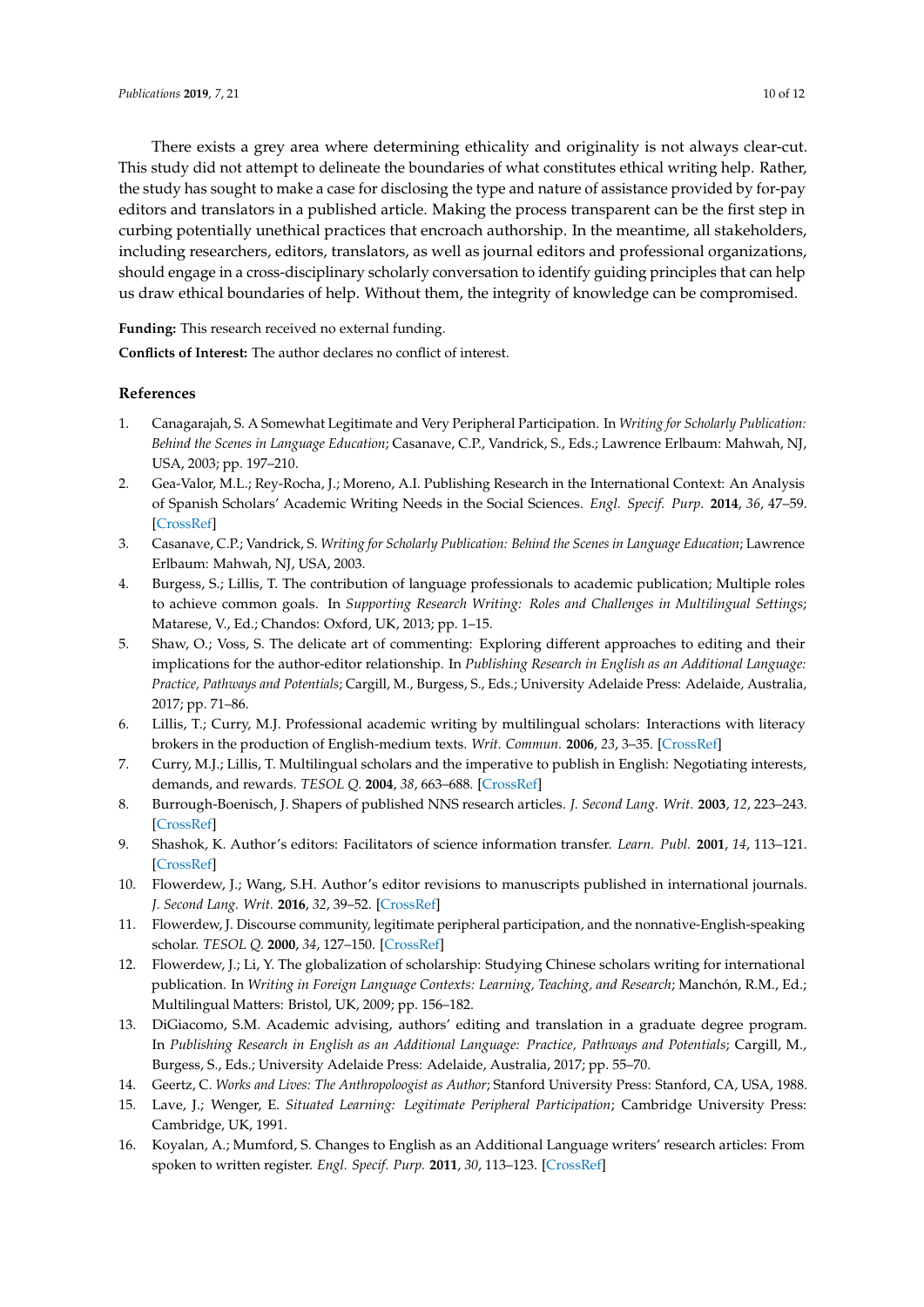- <span id="page-11-0"></span>17. Li, Y.; Flowerdew, J. Shaping Chinese novice scientists' manuscripts for publication. *J. Second Lang. Writ.* **2007**, *16*, 100–117. [\[CrossRef\]](http://dx.doi.org/10.1016/j.jslw.2007.05.001)
- <span id="page-11-1"></span>18. DiGiacomo, S.M. Giving authors a voice in another language through translation. In *Supporting Research Writing: Roles and Challenges in Multilingual Settings*; Matarese, V., Ed.; Chandos Publishing: Oxford, UK, 2013; pp. 107–120.
- <span id="page-11-2"></span>19. Canagarajah, A.S. *A Geopolitics of Academic Writing*; University of Pittsburgh Press: Pittsburgh, PA, USA, 2002.
- <span id="page-11-3"></span>20. Lillis, T.; Curry, M.J. *Academic Writing in a Global Context: The Politics and Practices of Publishing in English*; Routledge: London, UK; New York, NY, USA, 2010.
- <span id="page-11-4"></span>21. Bennett, K. The translator as cultural mediator in research publication. In *Supporting Research Writing: Roles and Challenges in Multilingual Settings*; Matarese, V., Ed.; Chandos Publishing: Oxford, UK, 2013; pp. 93–106.
- <span id="page-11-5"></span>22. Bisaillon, J. Professional editing strategies used by six editors. *Writ. Commun.* **2007**, *24*, 295–322. [\[CrossRef\]](http://dx.doi.org/10.1177/0741088307305977)
- <span id="page-11-6"></span>23. Ventola, E.; Mauranen, A. Non-native writing and native revising of scientific articles. In *Functional and Systemic Linguistics: Approaches and Uses*; Ventola, E., Ed.; Mouton de Gruyter: Berlin, Germany, 1991; pp. 457–492.
- <span id="page-11-7"></span>24. Englander, K. Revision of scientific manuscripts by non-native English-speaking scientists in response to journal editors' language critiques. *J. Appl. Linguist.* **2009**, *3*, 129–161. [\[CrossRef\]](http://dx.doi.org/10.1558/japl.v3i2.129)
- <span id="page-11-8"></span>25. Committee on Publication Ethics. What Constitutes Authorship? COPE Discussion Document. Available online: [https://publicationethics.org/files/Authorship\\_DiscussionDocument.pdf](https://publicationethics.org/files/Authorship_DiscussionDocument.pdf) (accessed on 18 January 2019).
- <span id="page-11-9"></span>26. International Committee of Medical Journal Editors. Defining the Role of Authors and Contributors. Available online: [http://icmje.org/recommendations/browse/roles-and-responsibilities/defining-the-role](http://icmje.org/recommendations/browse/roles-and-responsibilities/defining-the-role-of-authors-and-contributors.html)[of-authors-and-contributors.html](http://icmje.org/recommendations/browse/roles-and-responsibilities/defining-the-role-of-authors-and-contributors.html) (accessed on 18 January 2019).
- <span id="page-11-10"></span>27. Committee on Publication Ethics. Principles and Transparency and Best Practice in Scholarly Publishing. Available online: [https://publicationethics.org/resources/guidelines-new/principles-transparency-and](https://publicationethics.org/resources/guidelines-new/principles-transparency-and-best-practice-scholarly-publishing)[best-practice-scholarly-publishing](https://publicationethics.org/resources/guidelines-new/principles-transparency-and-best-practice-scholarly-publishing) (accessed on 18 January 2019).
- <span id="page-11-11"></span>28. Editage. Fee for English Editing. Available online: <https://www.editage.co.kr/payment/fees.html> (accessed on 10 November 2018).
- <span id="page-11-12"></span>29. Editage. Editage English Editing. Available online: <https://www.editage.co.kr/editing/> (accessed on 10 November 2018).
- <span id="page-11-13"></span>30. Editage. Premium Editing. Available online: <https://www.editage.co.kr/editing/pes.html> (accessed on 10 November 2018).
- <span id="page-11-14"></span>31. Harrisco. Information about Editing Services. Available online: [http://www.harrisco.net/correction/](http://www.harrisco.net/correction/correction01.php) [correction01.php](http://www.harrisco.net/correction/correction01.php) (accessed on 10 November 2018).
- <span id="page-11-15"></span>32. Harrisco. Assistance for Overseas Journals. Available online: [http://www.harrisco.net/journal/journal01.](http://www.harrisco.net/journal/journal01.php) [php](http://www.harrisco.net/journal/journal01.php) (accessed on 10 November 2018).
- <span id="page-11-16"></span>33. Enago. Substantive Editing. Available online: [https://www.enago.com/services/proofreading](https://www.enago.com/services/proofreading-editing.htm?gclid=Cj0KCQiAm5viBRD4ARIsADGUT26jAWJFHw8MQf-uhWwyZ1H52t5OmD40Um-vnqoGnxggOU1P_nNSMcQaAhATEALw_wcB)[editing.htm?gclid=Cj0KCQiAm5viBRD4ARIsADGUT26jAWJFHw8MQf-uhWwyZ1H52t5OmD40Um](https://www.enago.com/services/proofreading-editing.htm?gclid=Cj0KCQiAm5viBRD4ARIsADGUT26jAWJFHw8MQf-uhWwyZ1H52t5OmD40Um-vnqoGnxggOU1P_nNSMcQaAhATEALw_wcB)[vnqoGnxggOU1P\\_nNSMcQaAhATEALw\\_wcB](https://www.enago.com/services/proofreading-editing.htm?gclid=Cj0KCQiAm5viBRD4ARIsADGUT26jAWJFHw8MQf-uhWwyZ1H52t5OmD40Um-vnqoGnxggOU1P_nNSMcQaAhATEALw_wcB) (accessed on 22 January 2018).
- <span id="page-11-17"></span>34. Edanz. Expert Editing. Available online: <https://www.edanzediting.com/> (accessed on 22 January 2018).
- <span id="page-11-18"></span>35. Chung-Ang University. Support for Research: Editing Foreign Language Manuscripts. Available online: [https://rsch.cau.ac.kr/system/system\\_a06.html?sm=0&sm2=5](https://rsch.cau.ac.kr/system/system_a06.html?sm=0&sm2=5) (accessed on 22 January 2018).
- <span id="page-11-19"></span>36. Class Climate. Available online: <https://www.andrews.edu/classclimate/indexeva.php> (accessed on 22 January 2018).
- <span id="page-11-20"></span>37. Kim, E. Scholarly publishing in Korea: Language, perception, practice of Korean university faculty. *Publ. Res. Q.* **2018**, *34*, 554–567. [\[CrossRef\]](http://dx.doi.org/10.1007/s12109-018-9602-3)
- <span id="page-11-21"></span>38. Kim, E.; LaBianca, A. Ethics in academic writing help for international students in higher education: Perceptions of faculty and students. *J. Acad. Ethics* **2018**, *16*, 39–59. [\[CrossRef\]](http://dx.doi.org/10.1007/s10805-017-9299-5)
- <span id="page-11-22"></span>39. Willey, I.; Tanimoto, K. "Convenience Editing" in action: Comparing English teachers' and medical professionals' revisions of a medical abstract. *Engl. Specif. Purp.* **2012**, *31*, 249–260. [\[CrossRef\]](http://dx.doi.org/10.1016/j.esp.2012.04.001)
- <span id="page-11-23"></span>40. Luo, N.; Hyland, K. Intervention and revision: Expertise and interaction in text mediation. *Writ. Commun.* **2017**, *34*, 414–440. [\[CrossRef\]](http://dx.doi.org/10.1177/0741088317722944)
- <span id="page-11-24"></span>41. Dankook University. Institutional Funding for Research. Available online: [http://www.dankook.ac.kr/](http://www.dankook.ac.kr/web/kor/-365) [web/kor/-365](http://www.dankook.ac.kr/web/kor/-365) (accessed on 22 January 2019).